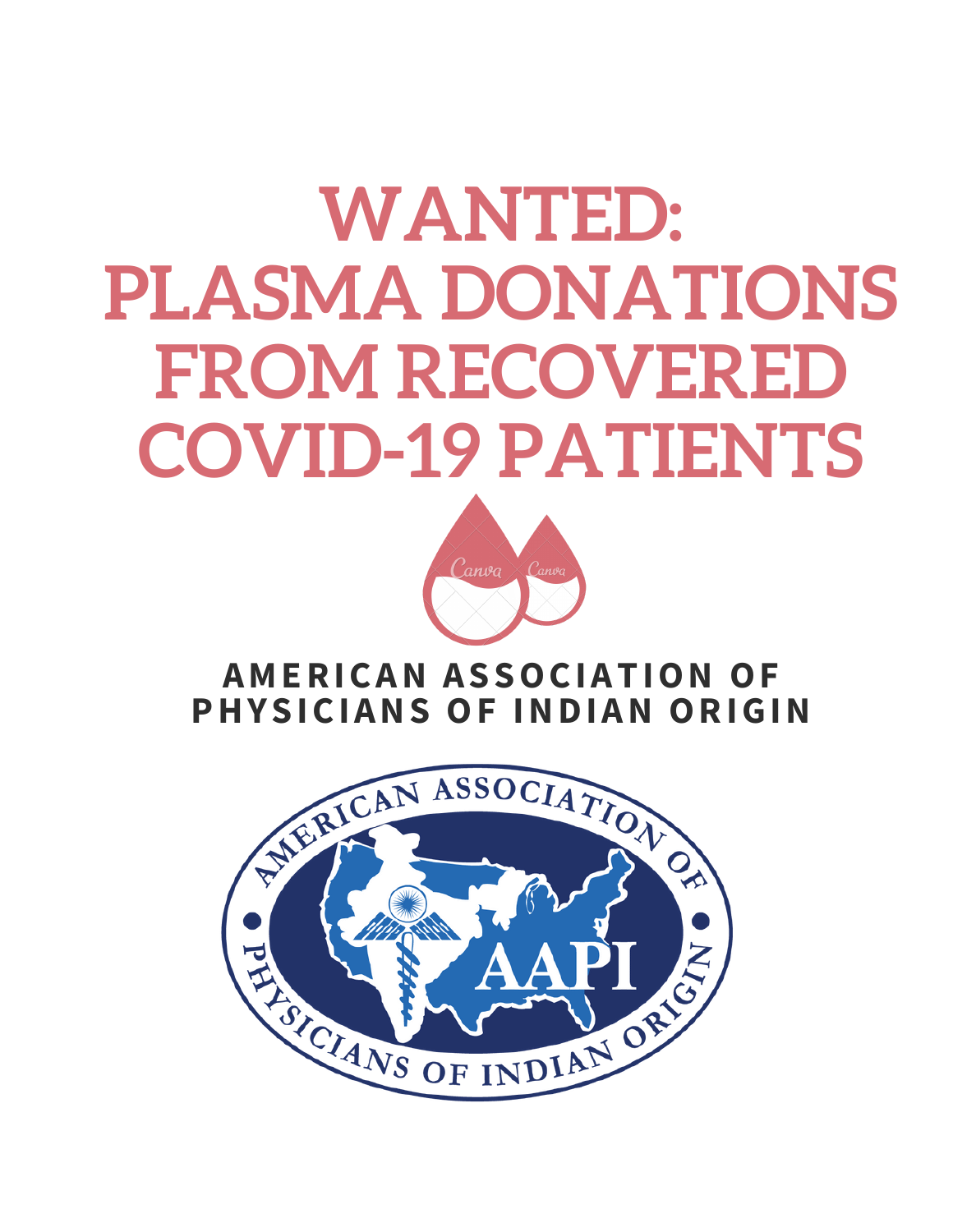The Red Cross is seeking people who are fully recovered from COVID-19 and may be able to donate plasma to help current patients with serious or immediately lifethreatening COVID-19 infections, or those judged by a healthcare provider to be at high risk of progression to severe or life-threatening disease. People who have fully recovered from COVID-19 have antibodies in their plasma that can attack the virus. This convalescent plasma is being evaluated as treatment for patients seriously ill with COVID-19.The Red Cross has been asked by the U.S. Food and Drug Administration (FDA) to help identify prospective donors and manage the distribution of these products to hospitals treating patients in need. If you're fully recovered from a verified coronavirus (COVID-19) diagnosis, please refer to the website below for more information regarding : 1. Potential Donor who has had COVID-19 and are fully recovered 2. Clinician who is interested in receiving convalescent plasma, or want to refer potential donors.

**https://www.redcrossblood.org/donateblood/dlp/plasma-donations-from-recovered-covid-19 patients.html**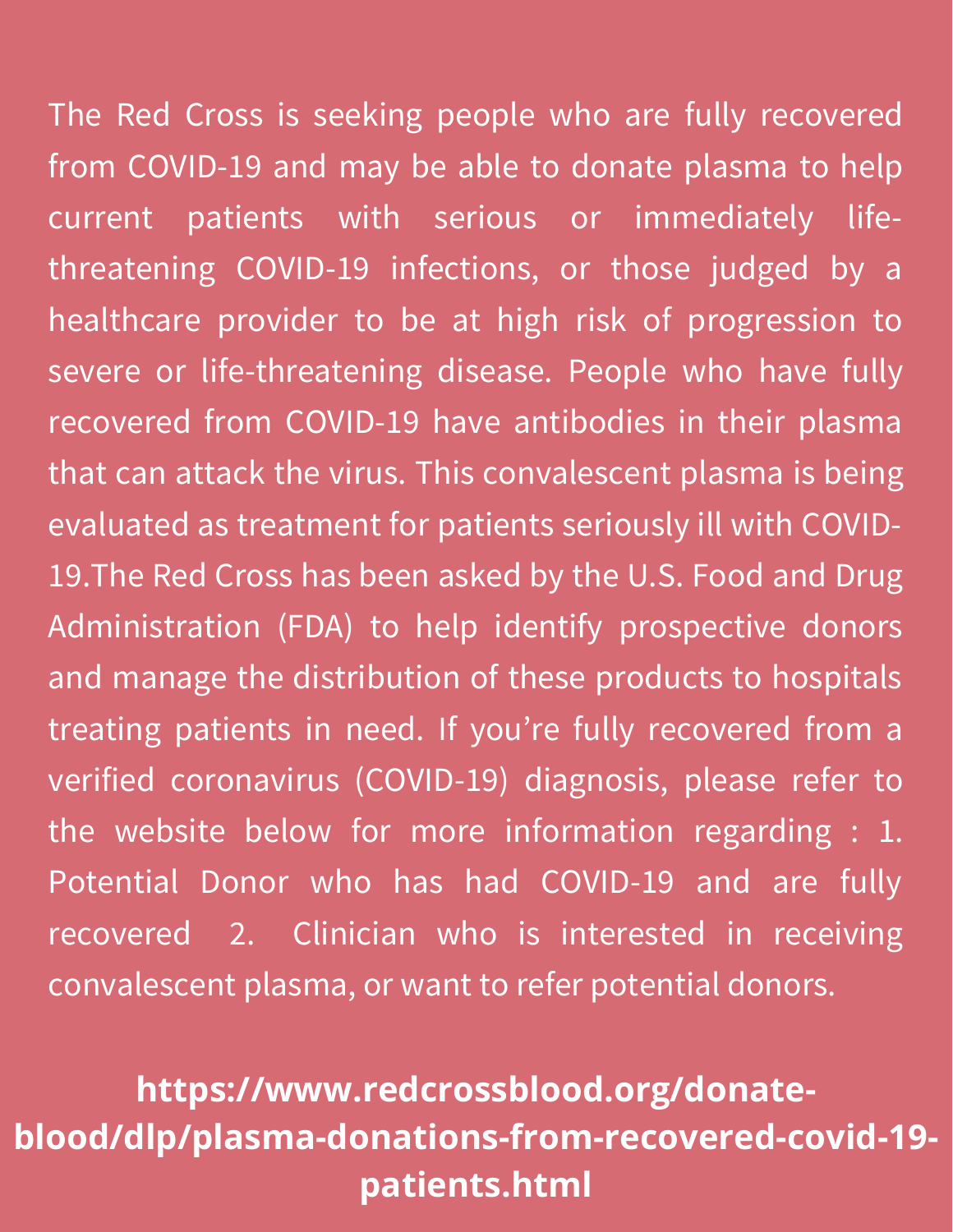For Physicians: Investigational COVID-19 Convalescent Plasma - Emergency INDs.

The Food and Drug Administration (FDA or Agency) plays a critical role in protecting the United States from public health threats including the Coronavirus Disease 2019 (COVID-19) pandemic. FDA is committed to doing everything we can to provide timely response efforts to this pandemic and facilitate access to investigational drugs for use in patients with serious or immediately life-threatening COVID-19 infections.

One investigational treatment being explored for COVID-19 is the use of convalescent plasma collected from individuals who have recovered from COVID-19. It is possible that convalescent plasma that contains antibodies to SARS-CoV-2 (the virus that causes COVID-19) might be effective against the infection. Use of convalescent plasma has been studied in outbreaks of other respiratory infections, including the 2009-2010 H1N1 influenza virus pandemic, 2003 SARS-CoV-1 epidemic, and the 2012 MERS-CoV epidemic.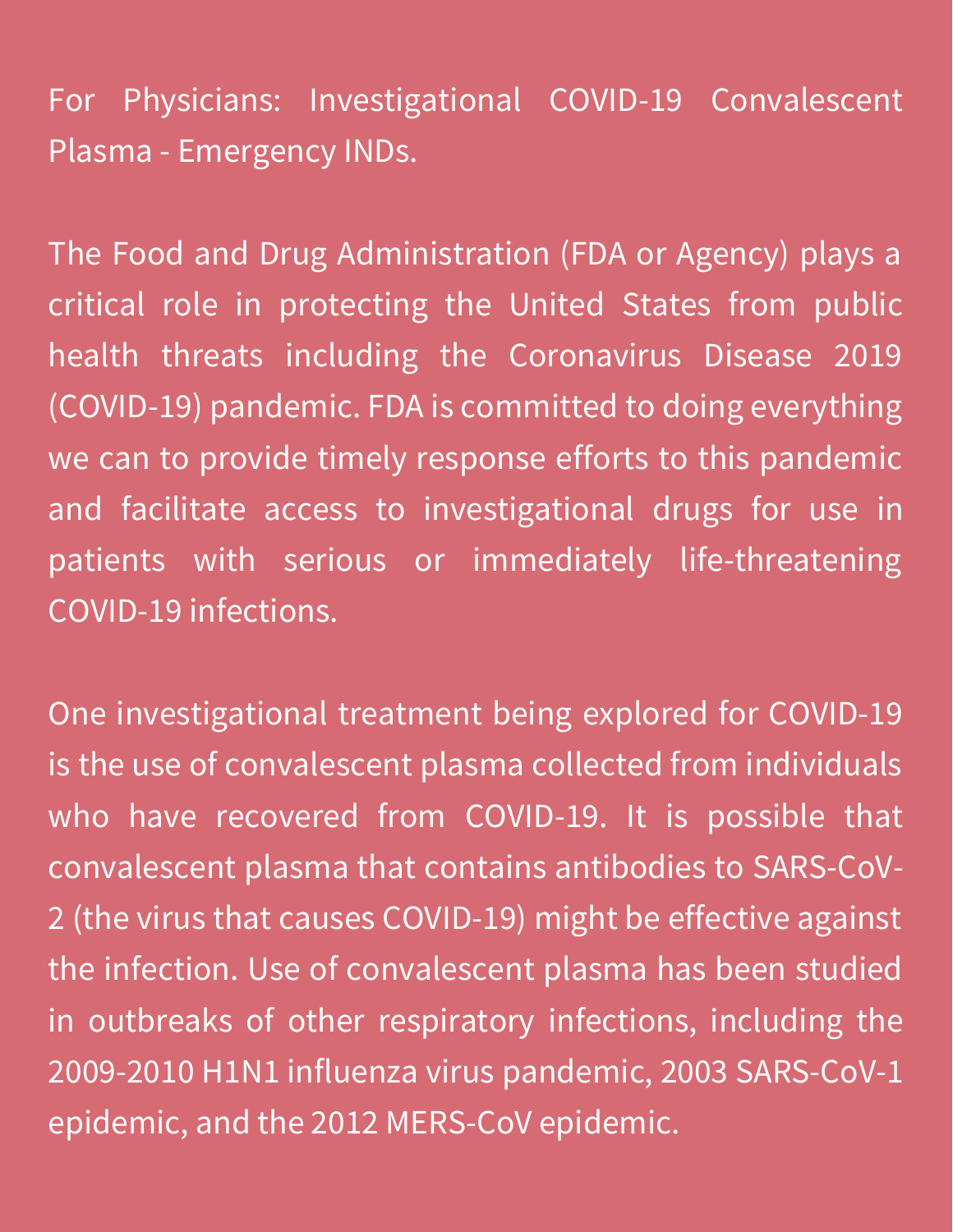Although promising, convalescent plasma has not yet been shown to be effective in COVID-19. It is therefore important to determine through clinical trials, before routinely administering convalescent plasma to patients with COVID-19, that it is safe and effective to do so. Please refer to the website below regarding pathways available for administering or studying the use of COVID-19 convalescent plasma.



**https://www.fda.gov/vaccines-bloodbiologics/investigational-new-drug-ind-or-deviceexemption-ide-process-cber/investigational-covid-19 convalescent-plasma-emergency-inds**